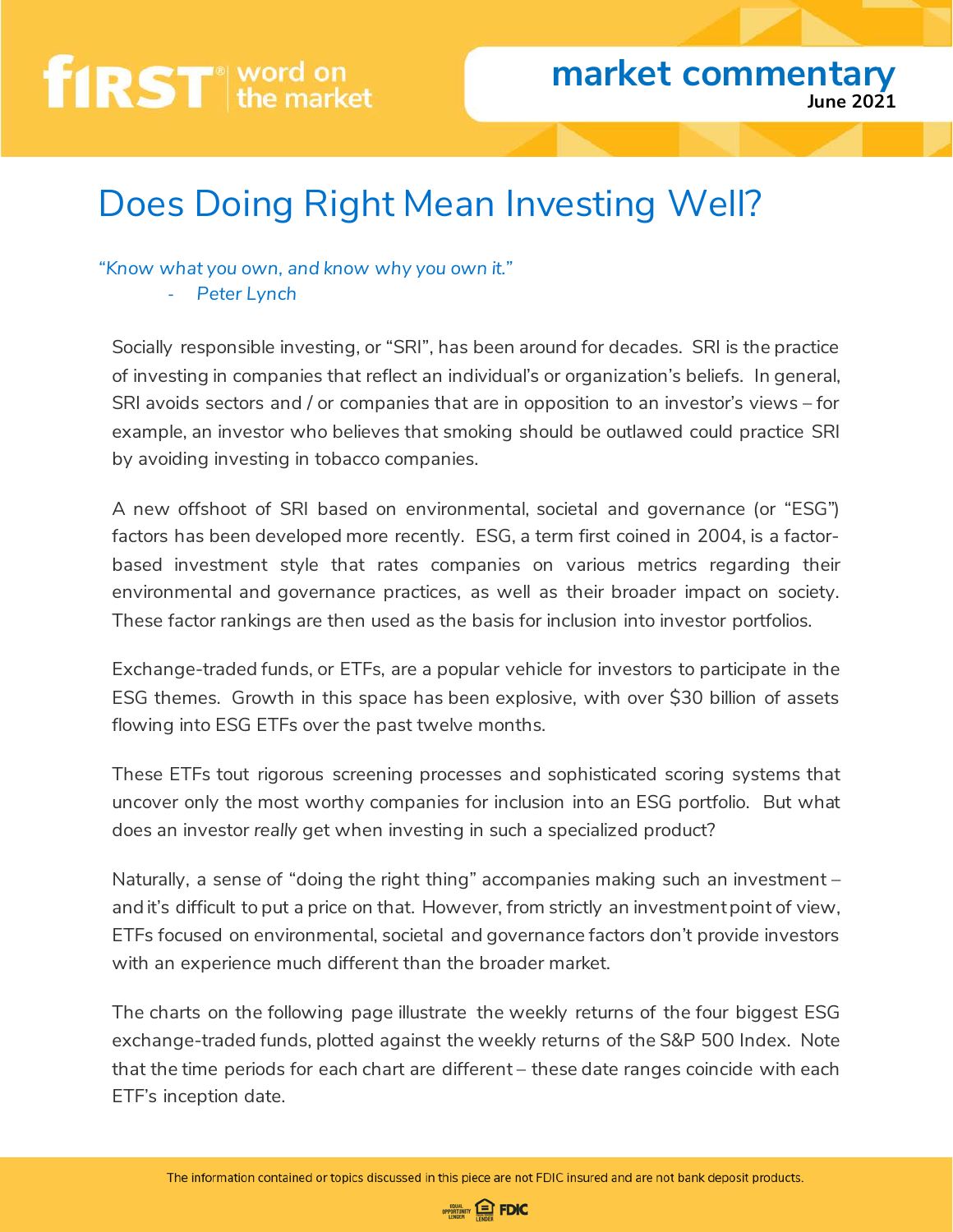The four ETFs depicted below combine for ~\$30 billion of assets under management:

- iShares MSCI USA ESG Select (ticker: SUSA)
- iShares Trust iShares MSCI KLD 400 Social ETF (ticker: DSI)
- iShares ESG Aware MSCI USA ETF (ticker: ESGU)
- Xtrackers MSCI USA ESG Leaders Equity ETF (ticker: USSG)



Source: Factset, FFWM Research

Examining the charts reveals that an investor expecting a different investment return experience via ESG would have been largely disappointed. In the investment management world, R-squared is generally interpreted as the percentage of a fund's price movement that can be explained by the price movements of a benchmark index. In the charts above, the R-squared for each fund suggests that 96%-99% of the returns for the largest ESG funds can be explained by the returns of the S&P 500 Index.

How can this be? Shouldn't investing in only the most socially responsible companies generate returns different than the broader index? Looking at the underlying holdings of the largest ESG fund – EGSU – reveals how this can be. At the sector level, EGSU's

The information contained or topics discussed in this piece are not FDIC insured and are not bank deposit products.

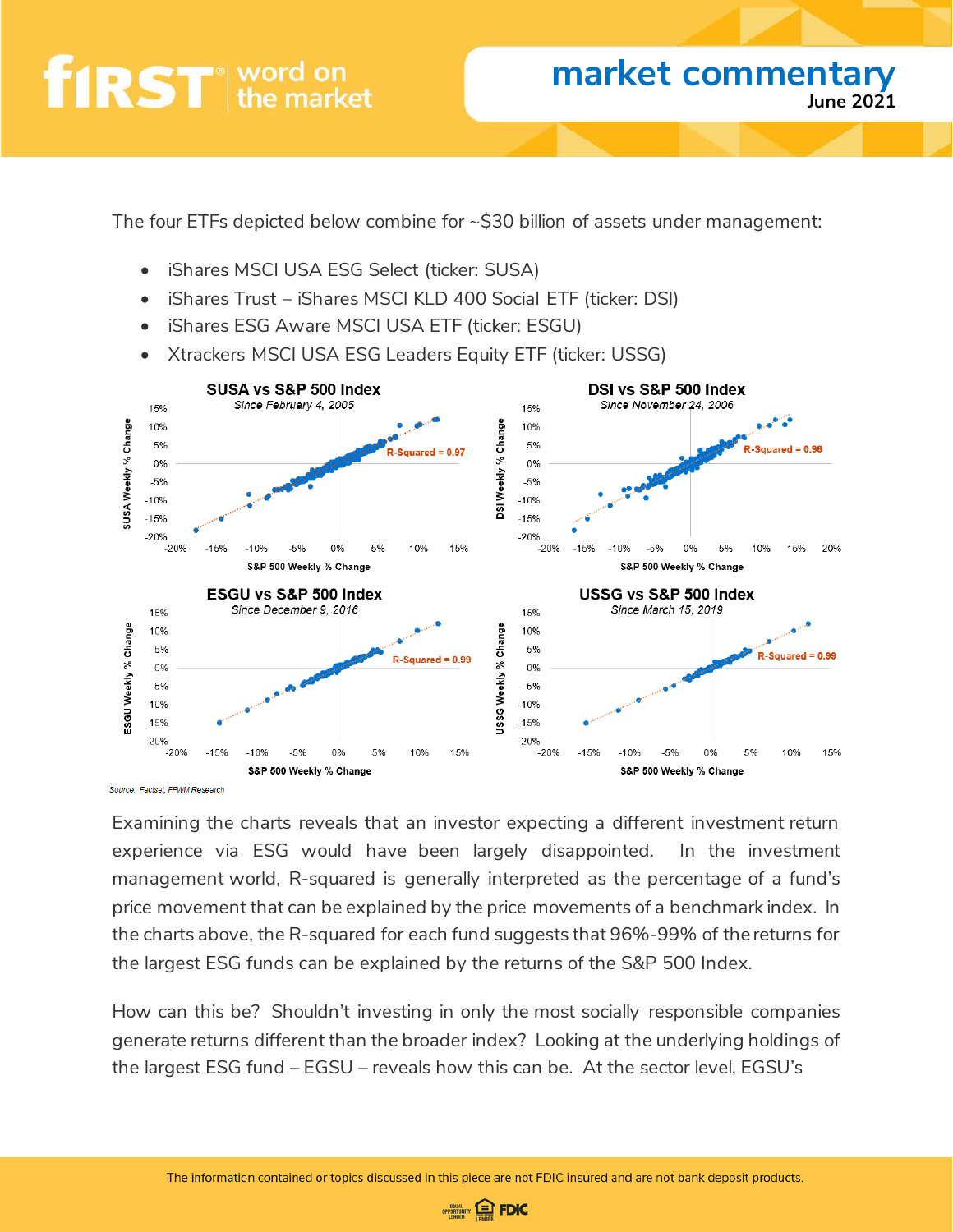largest discrepancies *relative to the S&P 500* range from +1.1% (Information Technology) to -0.8% (Communication Services). In other words, the sector weightings of EGSU closely resemble those of the S&P 500 Index.

At the individual stock level, EGSU's top five holdings are the exact same as the S&P 500 – Apple, Microsoft, Amazon, Google-parent Alphabet, and Facebook. While the emphasis placed on these five stocks isn't too surprising given the size of the companies, some other choices of what to include (or exclude) does raise an eyebrow.

For example, Aerospace & Defense companies have long been excluded by SRI funds due to their involvement in producing weapons and weapons systems. For this reason, it is not surprising that EGSU would not hold Boeing, Lockheed Martin or Northrup Grumman shares. What is surprising is that EGSU does own Textron, which produces military helicopters. EGSU also owns General Motors but not Ford, yet both traditional combustion-engine car manufacturers are aggressively switching gears to produce tens of thousands of electric vehicles per year in the near future.

The point here is that, with large ESG funds, investors may not be getting exactly what they thought they were. At First Financial Wealth Management, we do our own due diligence in the security selection process so that we know what our clients own in their portfolios. Our Cincinnati-based investment management team adheres to an investment philosophy built upon three main tenets: portfolio diversification, an emphasis on quality, and the flexibility to react to current market conditions.

The emphasis on "quality" requires that we, as legendary investor Peter Lynch said, "know what you own, and why you own it." Our investment philosophy aims to participate in "up" markets while protecting in "down" markets. Knowing what we own and how those securities usually behave in different market environments helps us achieve that "participate & protect" mandate.

Unlike some national investment firms with investment teams that are unavailable to those professionals responsible for client relationships, our Wealth Advisors have a seat at the table during the entire security selection process. Our Investment Management

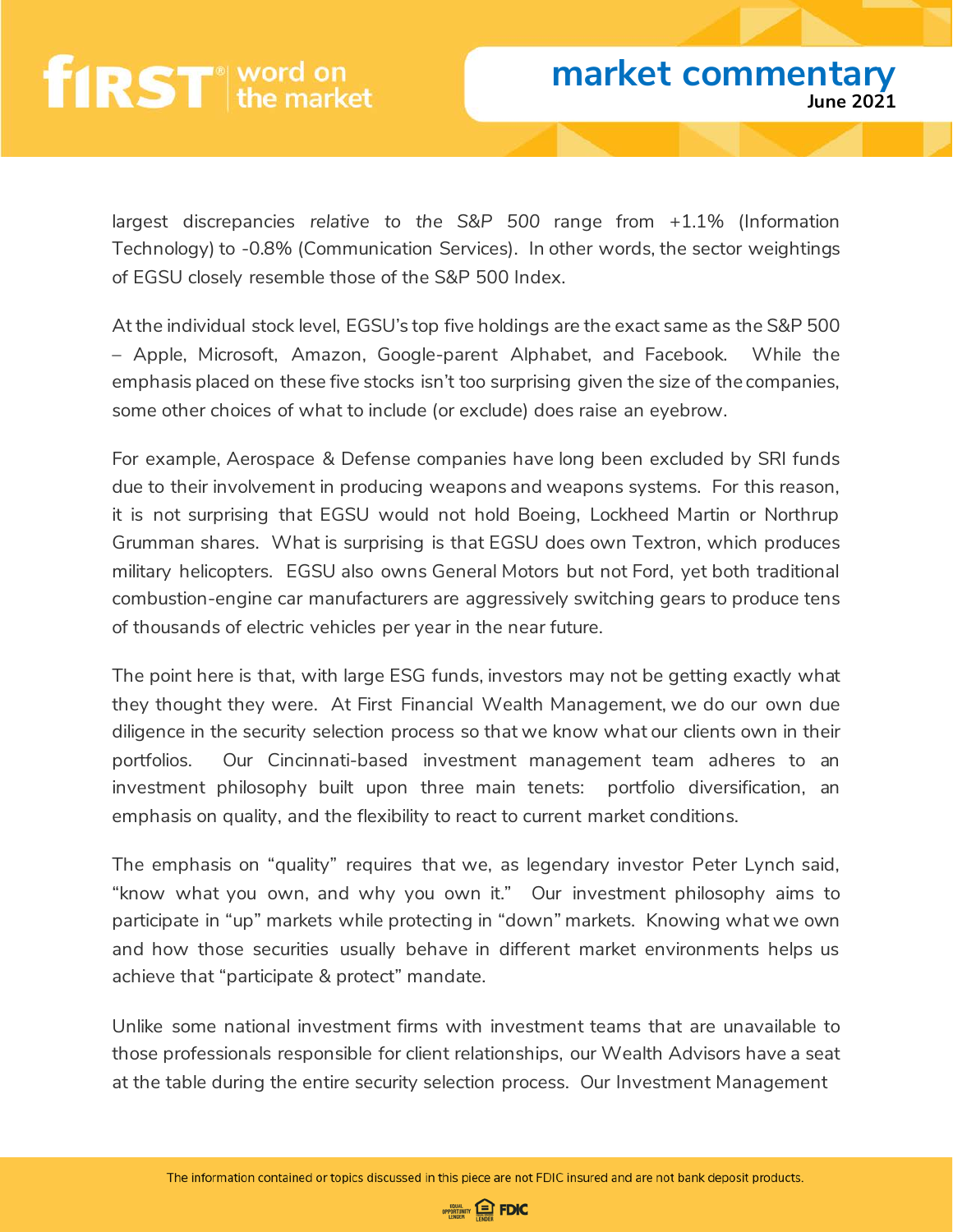team presents each investment idea to the group and actively solicits feedback on whether or not the security fits into our broader investment philosophy. In our view this not only invites different viewpoints into the due diligence process, but also increases the ability for our Wealth Advisors to explain to our clients not only what they own, but why they own it.

Currently, what we own reflects our belief that the macroeconomic picture is one of rising growth, rising interest rates and rising inflation. This "reflationary" environment has historically benefitted cyclical "value" stocks which should lead the market higher from here, though with the potential for some volatility along the way. In preparation, we recently trimmed our overweight allocations to riskier areas of the market in order to manage total portfolio volatility. Overall though, our client portfolios maintain their cyclical orientation.

Within equities, we previously increased our clients' exposure to larger, more developed international markets. We've also made moves to increase exposure to smaller companies in the US and have added targeted exposure to more cyclical areas of the US large cap space. We believe that, as we enter the second year of the current Bull market, earnings growth will be more important in driving returns rather than expansion in valuation multiples. This just reinforces our position that cyclical "value" stocks should benefit more than expensive "growth" stocks.

In the fixed income area, we remain focused on more credit-sensitive securities (with less exposure to the more cyclical areas of the market) with shorter maturities as a hedge against potentially rising interest rates. Within the alternative market segments, we recently increased our exposure to "real assets" (think commodities and real estate) as a hedge against the potential for higher inflation. We have maintained our exposure to the diversified alternative sector as a hedge against potential market volatility.

The information contained or topics discussed in this piece are not FDIC insured and are not bank deposit products.